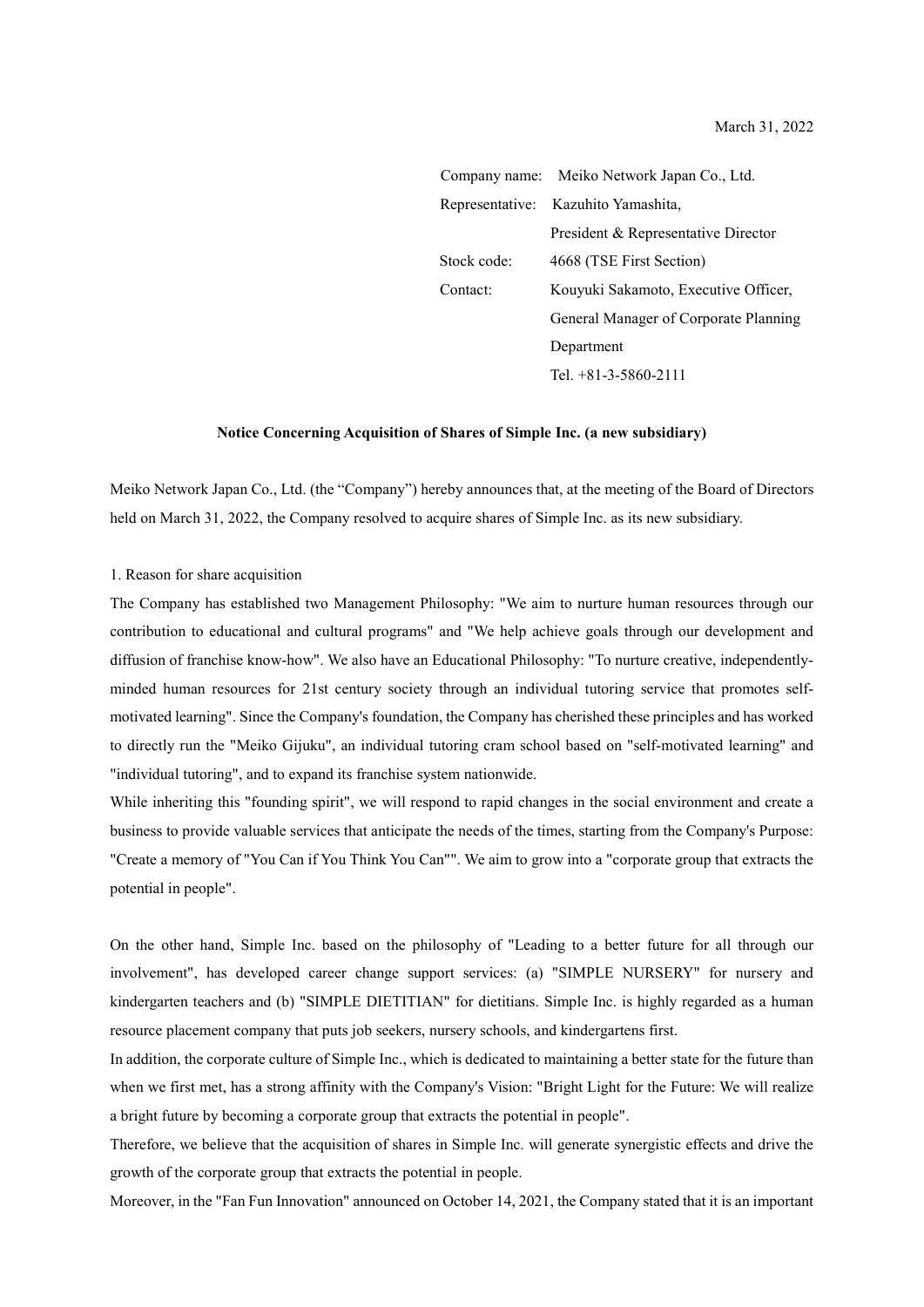business strategy for the Company to "create the educational business and transform the business portfolio into one that is resilient to changes in the social environment by strengthening initiatives in the new human resources business". As part of the implementation of this strategy, we will strengthen our human resource placement business in the childcare industry to resolve the social issue of job losses and accelerate our transformation into a business portfolio that is resilient to changes in the social environment.

| (1) | Name                                                                         | Simple Inc.                                                   |                 |  |
|-----|------------------------------------------------------------------------------|---------------------------------------------------------------|-----------------|--|
| (2) | Location                                                                     | U's-1 building 7F, 7-1-10 Gotanda, Shinagawa-ku, Tokyo, Japan |                 |  |
| (3) | Title and name of<br>representative                                          | Hiroshi Sato, Representative Director                         |                 |  |
| (4) | <b>Business</b>                                                              | Fee-based employment placement services                       |                 |  |
| (5) | Share capital                                                                | 23,300,000 yen                                                |                 |  |
| (6) | Date of establishment                                                        | May 17, 2019                                                  |                 |  |
| (7) | Major shareholders and<br>shareholding ratios                                | Hiroshi Sato 100%                                             |                 |  |
|     | Relationship between the                                                     | Capital relationship                                          | Not applicable. |  |
| (8) | listed company and the                                                       | Human relationship                                            | Not applicable. |  |
|     | subsidiary                                                                   | Business relationship                                         | Not applicable. |  |
| (9) | The company's operating results and financial position in the last two years |                                                               |                 |  |
|     | Fiscal year end                                                              | April 2020                                                    | April 2021      |  |
|     | Net assets                                                                   | 18,797,000 yen                                                | 20,911,000 yen  |  |
|     | Total assets                                                                 | 55,024,000 yen                                                | 144,145,000 yen |  |
|     | Net assets per share                                                         | 8,067 yen                                                     | 8,974 yen       |  |
|     | Net sales                                                                    | 63,494,000 yen                                                | 205,443,000 yen |  |
|     | Operating profit                                                             | $-3,847,000$ yen                                              | 2,691,000 yen   |  |
|     | Ordinary profit                                                              | $-4,352,000$ yen                                              | 2,293,000 yen   |  |
|     | Profit                                                                       | $-4,502,000$ yen                                              | 2,113,000 yen   |  |
|     | Profit per share                                                             | $-1,932$ yen                                                  | 907 yen         |  |
|     | Dividend per share                                                           |                                                               |                 |  |

2. Overview of the subsidiary to be transferred (Simple Inc.)

## 3. Overview of the counterparty to the share acquisition

|  | Name                     | Hiroshi Sato        |
|--|--------------------------|---------------------|
|  | Address                  | Shinagawa-ku, Tokyo |
|  | Relationship between the |                     |
|  | listed company and the   | Not applicable.     |
|  | individual               |                     |